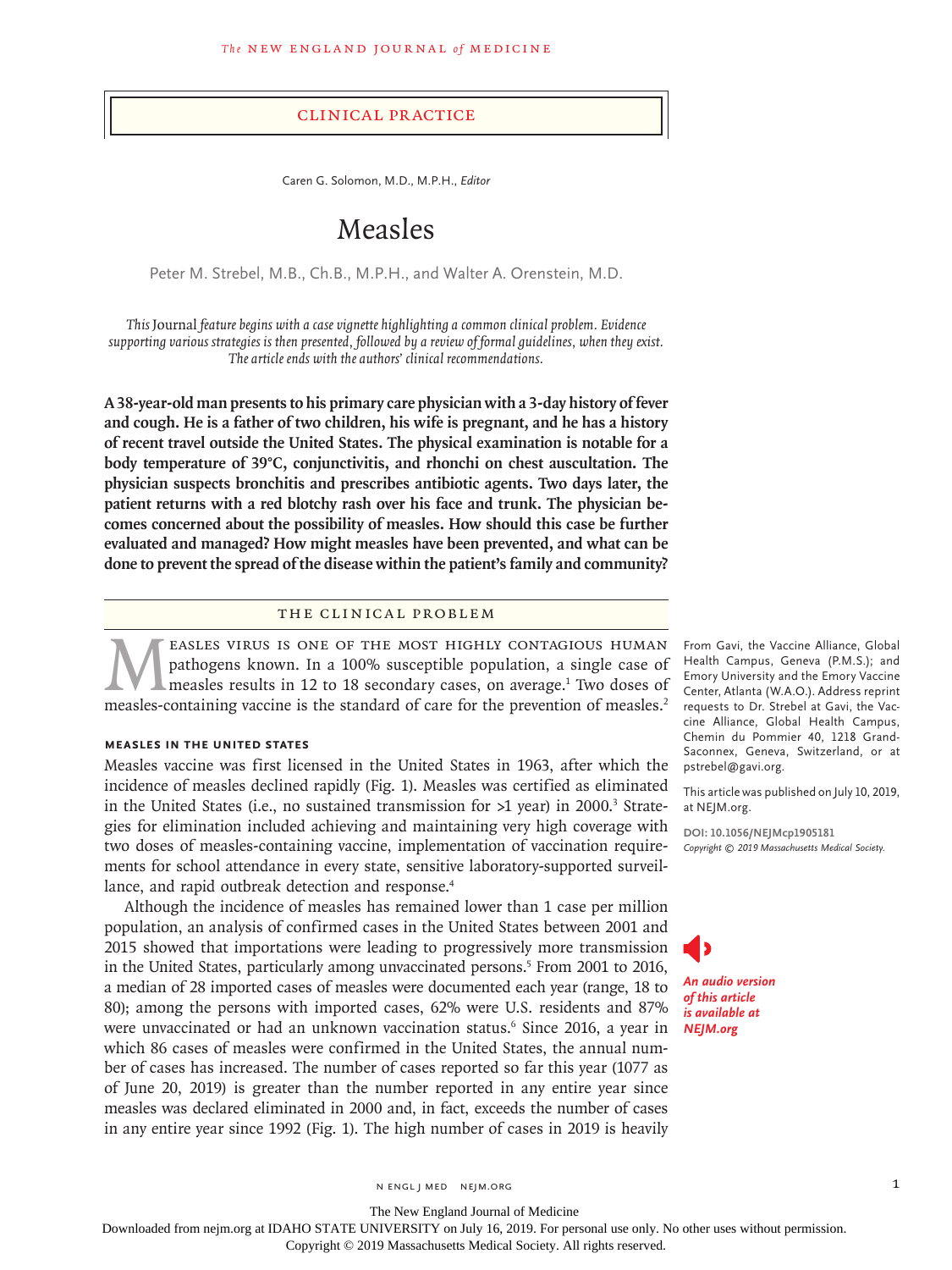#### **Key Clinical Points**

#### **Measles**

- Clinicians should suspect measles in persons who have a febrile illness with rash, especially if they lack documentation of measles vaccination, have recently traveled overseas, or are part of a community with low vaccine acceptance.
- Clinical specimens (e.g., serum and nasopharyngeal swab) for laboratory confirmation should be obtained from all patients suspected to have measles at their first contact with a health care provider.
- All suspected cases of measles should be reported immediately to the local or state health department without waiting for diagnostic test results.
- U.S. travelers to other countries account for a high proportion of imported cases of measles, which emphasizes the importance of measles vaccination of U.S. residents who are 6 months of age or older before international travel.
- Serious adverse events after measles–mumps–rubella vaccination are rare and much less common than those associated with natural measles infection.
- Clinicians play a critical role in managing parental concerns about vaccination and in maintaining trust in vaccines.



html) on the numbers of cases of measles during the period from 2000 through June 20, 2019. In general, numbers

influenced by three outbreaks that started in late 2018 — one in Washington State and two in New York — in close-knit, underimmunized communities.7 These outbreaks are linked to travelers who brought measles back from other countries such as Israel, Ukraine, and the Philippines, where large measles outbreaks are occurring. The Centers for Disease Control and Prevention (CDC) reported that an important factor contributing to the outbreaks in New York is misinformation in the communities about the safety of the measles-mumps-rubella (MMR) vaccine.<sup>8</sup>

# **Measles Globally**

Between 2000 and 2017, the global annual incidence of reported cases of measles declined by 83%, from 145 to 25 cases per million population. In 2017, it is estimated that there were 109,000 deaths from measles worldwide, down from 545,000 in 2000; cumulatively during this period, as compared with no measles vaccination, measles vaccination prevented an estimated 21.1 million deaths.9 Recent increases in the incidence of measles in the United States and other industrialized countries are part of a global

The New England Journal of Medicine

Downloaded from nejm.org at IDAHO STATE UNIVERSITY on July 16, 2019. For personal use only. No other uses without permission.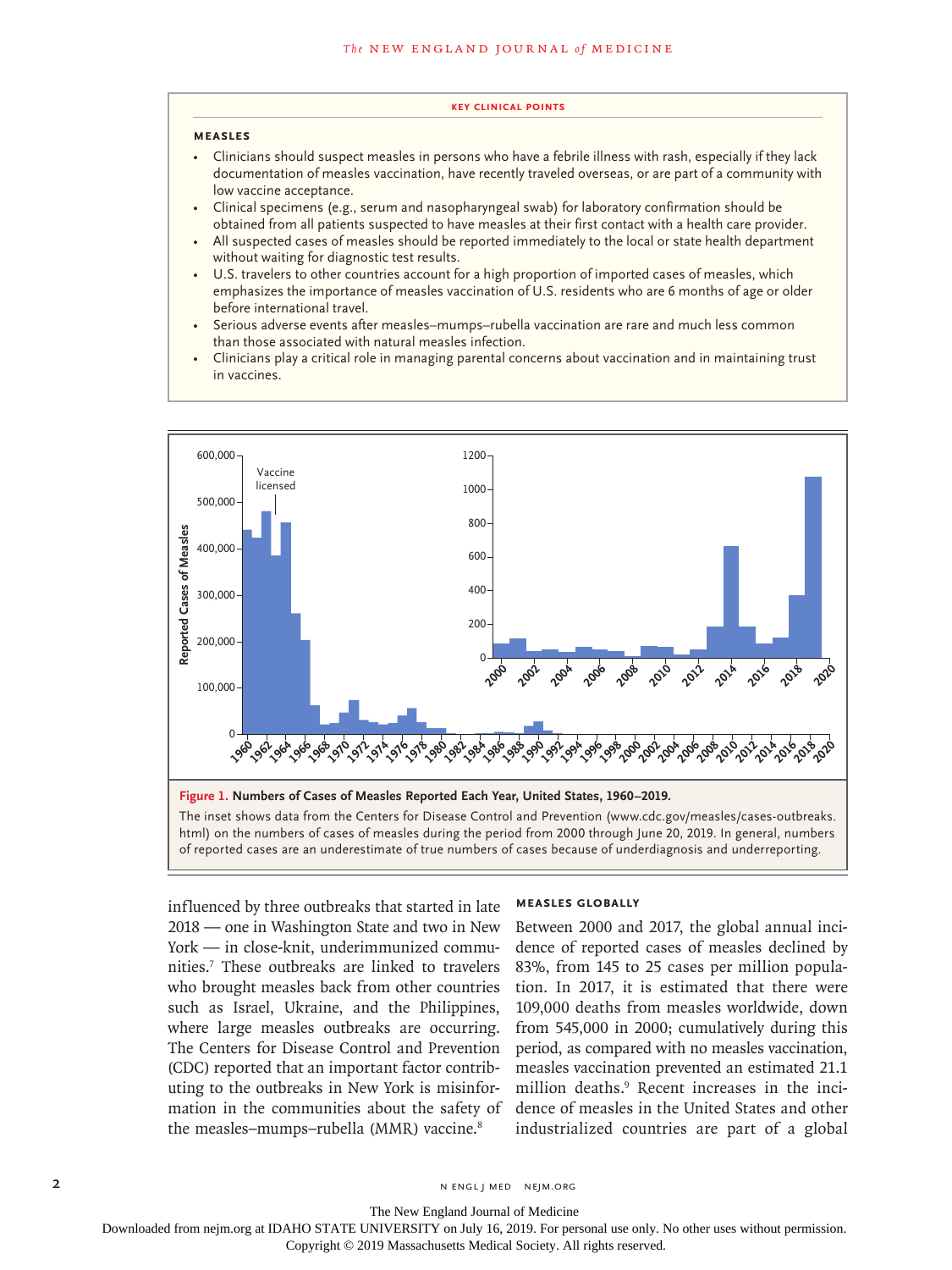upswing in reported cases of measles that began in 2018 and is continuing into 2019. Countries with the largest numbers of reported cases over the most recent 6-month period include Madagascar, Ukraine, India, Brazil, Philippines, Venezuela, Thailand, Kazakhstan, Nigeria, and Pakistan.10 Although the vast majority of cases worldwide occur in countries with weak health systems, vaccine refusal is emerging as a risk factor for measles outbreaks, and the World Health Organization (WHO) has identified vaccine hesitancy as one of the top 10 global health threats in 2019.<sup>11</sup>

All six WHO regions have the goal of measles elimination by or before 2020. The Americas is the only region that had been verified to be free of endemic measles. However, an outbreak of measles that started in Venezuela in 2017 is still ongoing, indicating that endemic measles transmission has been reestablished in the Americas.<sup>12</sup>

# Strategies and Evidence

# **Clinical Presentation**

Measles is an acute viral illness that starts with a prodromal phase, lasting 2 to 4 days, of fever and at least one of the "three Cs" (cough, coryza, and conjunctivitis), similar to any upper respiratory tract infection.<sup>13</sup> The characteristic measles rash — an erythematous maculopapular exanthem — appears 2 to 4 days after the onset of fever, first on the face and head and then on the trunk and extremities; it may be confluent on the face and upper body (Fig. 2). During the ensuing 3 to 5 days, the rash in different parts of the body fades in the order in which it appeared, and full recovery occurs within 7 days after rash onset in uncomplicated cases. Koplik spots, small bluish white plaques on the buccal mucosa, are present in up to 70% of cases and are considered pathognomonic of measles; they may appear 1 to 2 days before the onset of rash and may be present for an additional 1 to 2 days after rash onset (Fig. 2).15

Complications associated with measles infection in industrialized countries include otitis media (7 to 9% of patients), pneumonia (1 to 6%), diarrhea (8%), postinfectious encephalitis (approximately 1 per 1000), subacute sclerosing panencephalitis (a progressive degenerative disease with onset usually 5 to 10 years after acute measles; approximately 1 per 10,000), and death (approximately 1 per 1000). The risk of complications is increased among infants, adults older than 20 years of age, pregnant women, undernourished children (particularly those with vitamin A deficiency), and persons with immune suppression (e.g., cancer or human immunodeficiency virus [HIV] infection). An acute progressive encephalitis (measles inclusion-body encephalitis16) and a characteristic giant-cell pneumonia (Hecht's pneumonia<sup>17</sup>) are two especially severe complications that may occur in rare cases in persons with immune suppression.

Measles runs a more devastating course in children in developing countries, a phenomenon related to undernutrition, overcrowding, and lack of access to care, with mortality as high as 1 to 15%.18 Measles infection during pregnancy is associated with an increased risk of complications, including miscarriage, preterm birth, neonatal low birth weight, and maternal death.<sup>19</sup>

# **Diagnosis**

Whereas a typical case of measles is easily recognized during outbreaks, the clinical diagnosis is challenging to many clinicians who have not seen measles and in patients who present before the onset of rash or whose rash is less apparent (e.g., infants with residual maternally acquired antibodies, previous receipt of immunoglobulin, or vaccination after exposure). The typical measles rash may be absent in persons with impaired cell-mediated immunity.<sup>20</sup>

The differential diagnosis includes rubella, dengue fever, parvovirus B19 infection, human herpesvirus 6 infection, and other infections, as well as reactions to measles vaccine. The measles case definition recommended by the CDC (i.e., generalized maculopapular rash, fever [body temperature, ≥38.3°C], and cough, coryza, or conjunctivitis [or a combination of these symptoms]) has a high sensitivity (75 to 90%) but a low positive predictive value in low-incidence settings, indicating the need for laboratory confirmation.<sup>21</sup>

The most common laboratory method for confirming measles is detection of measles virus– specific IgM antibodies in a blood specimen (sensitivity, 83 to 89%; specificity, 95 to 99%). $22$ These antibodies are not detectable in approximately 25% of persons within the first 72 hours after rash onset but are almost always present after 4 days of rash. A real-time polymerase-chainreaction (PCR) assay for measles virus RNA in urine, blood, oral fluid, or nasopharyngeal spec-

The New England Journal of Medicine

Downloaded from nejm.org at IDAHO STATE UNIVERSITY on July 16, 2019. For personal use only. No other uses without permission.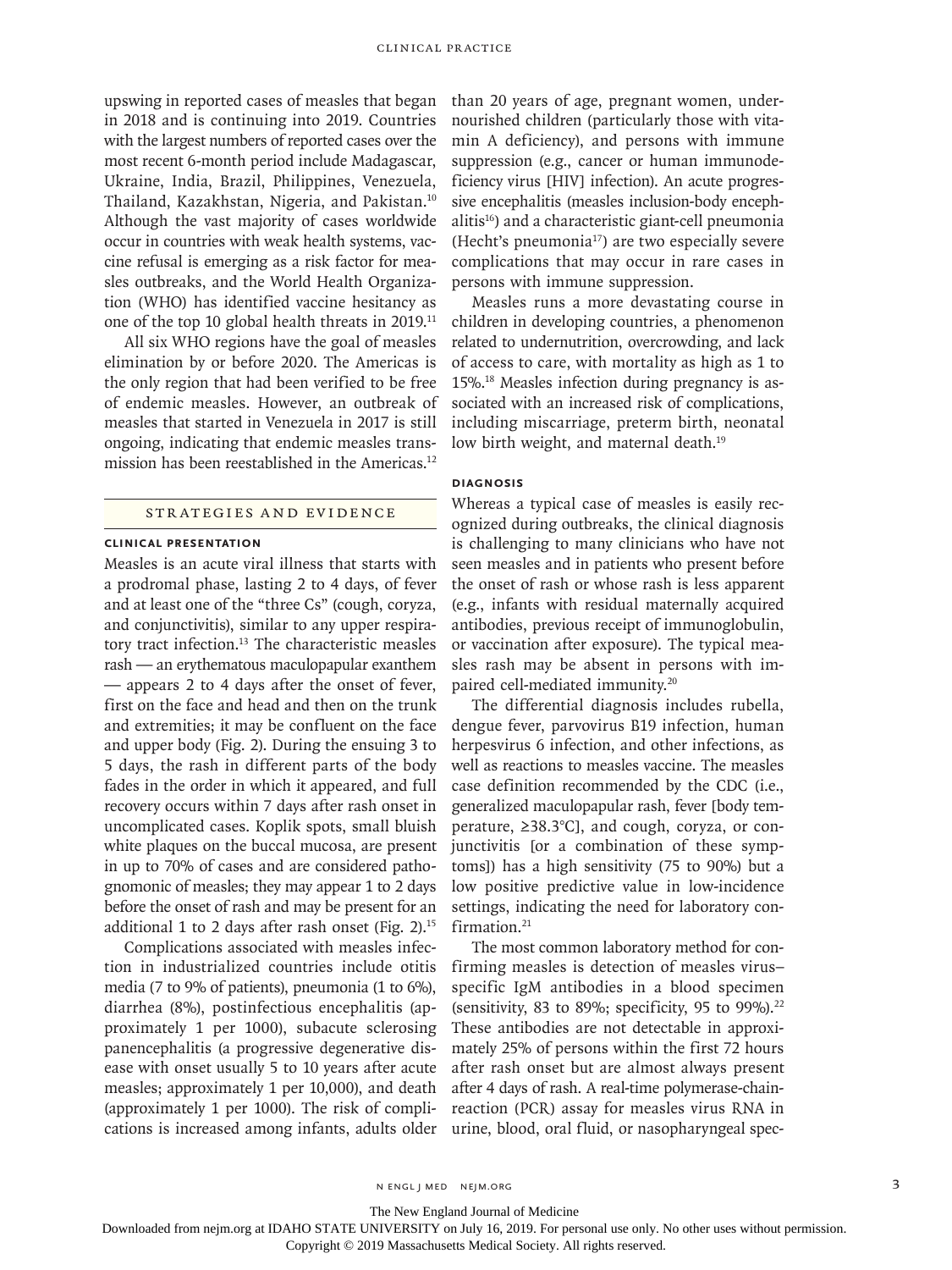

**Figure 2. Manifestations of Measles in Children.**

Panel A shows an infant with measles conjunctivitis and rash. Patients with measles rash are shown in Panels B, C, and D. In Panel B, pigmentation and desquamation of the measles skin rash (complications that are most often seen in undernourished children) are visible; these signs are evident approximately 5 days after the onset of rash and may continue for weeks. Panel E shows a patient with Koplik spots on the buccal mucosa. Panels A and D were provided by M. Bring of the World Health Organization (WHO), Panel B by the WHO,<sup>14</sup> Panel C by U. Sharapov of the Centers for Disease Control and Prevention (CDC), and Panel E by the Office of the Associate Director for Communications, Division of Public Affairs, CDC.

imens can identify infection with a sensitivity of typing of the measles virus, which is useful for 94% and a specificity of 99%<sup>23</sup> before measles tracking virus importations and spread.<sup>24</sup> All

IgM antibodies are detectable, and it allows geno-cases of suspected measles should be reported

The New England Journal of Medicine

Downloaded from nejm.org at IDAHO STATE UNIVERSITY on July 16, 2019. For personal use only. No other uses without permission.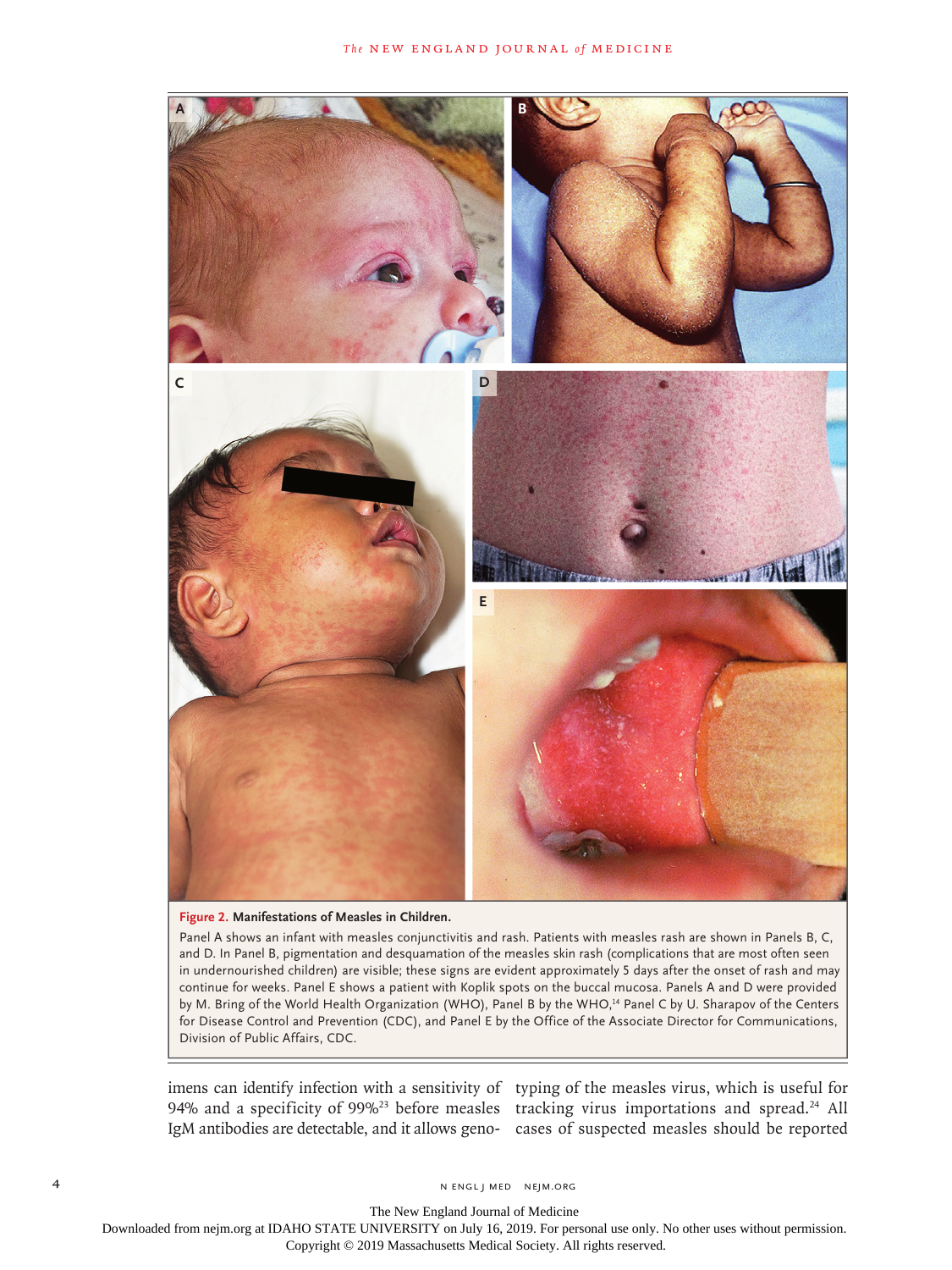immediately — without waiting for diagnostic test results — to the local or state health department, which can assist with obtaining tests and take actions to minimize spread of virus.

### **Management**

Because there is no specific antiviral medication available, treatment of measles consists of supportive therapy to prevent dehydration and, in some cases, to treat nutritional deficiencies, as well as early detection and treatment of secondary bacterial infections such as pneumonia and otitis media. High doses of vitamin A have been shown to decrease mortality and the risk of complications in young children hospitalized with measles in developing countries.<sup>25</sup> In the United States, children with measles have been found to have low levels of serum retinol, and levels tend to be lower among those with more severe illness.26 The American Academy of Pediatrics (AAP) recommends vitamin A administration for all children with severe measles (e.g., requiring hospitalization), with the use of the following age-specific doses: 200,000 IU for children 12 months of age or older; 100,000 IU for infants 6 to 11 months of age; and 50,000 IU for infants younger than 6 months.<sup>27</sup> A third age-specific dose should be given 2 to 4 weeks later to children who have clinical signs and symptoms of vitamin A deficiency. In addition, vitamin A therapy should be administered to children with measles who have immunosuppression, have clinical evidence of vitamin A deficiency, or have recently immigrated from areas with a high mortality from measles. Antibiotics, in the absence of pneumonia, sepsis, or other signs of a secondary bacterial complication, are generally not recommended.<sup>28</sup> To prevent nosocomial transmission, patients who are suspected to have measles should be triaged in outpatient settings, and hospitalized patients with measles should be isolated with precautions to prevent airborne transmission.<sup>27</sup> Patients with measles are infectious from 4 days before to 4 days after the onset of their rash.

#### **Postexposure Prophylaxis**

Measles vaccine given within 72 hours after measles exposure, or human immune globulin given up to 6 days after exposure, can prevent or attenuate disease in susceptible persons.<sup>29</sup> In household or classroom settings in which the timing

of first exposure can be determined, prophylaxis has been shown to be highly effective (up to 90% after vaccine30 and 95% after immune globulin31). Measles-containing vaccine should be considered for all exposed persons who do not have contraindications and who have not been vaccinated or have received only one dose of vaccine.

Administration of immune globulin is particularly critical for patients who are at risk for severe disease, including infants younger than 12 months of age, pregnant women without evidence of measles immunity, and severely immunocompromised persons. The Advisory Committee on Immunization Practices recommends a dose of 0.5 ml per kilogram of body weight administered intramuscularly for persons with a body weight of up to 30 kg and a dose of 400 mg per kilogram intravenously for persons weighing more than 30 kg.<sup>29</sup> Because the immunity to measles conferred by administration of immune globulin is temporary, persons who receive immune globulin should subsequently receive MMR vaccine, administered no earlier than 6 months after intramuscular immune globulin or 8 months after intravenous immune globulin.

Severely immunocompromised patients (e.g., bone marrow transplant recipients, as well as persons who have acquired immunodeficiency syndrome or HIV infection with severe immunosuppression and those who have not received MMR vaccine since receiving effective antiretroviral therapy) who are exposed to measles should receive prophylaxis with intravenous immune globulin regardless of their immunologic or vaccination status, because they might not have been protected by vaccination.<sup>29</sup>

#### **Vaccine Effectiveness**

Field studies of the effectiveness of the measles vaccine have found high effectiveness after one dose administered at the age of 12 months or later (median effectiveness, 93%; range, 39 to 100) and even higher effectiveness after two doses (median,  $97\%$ ; range, 67 to 100).<sup>29</sup> The WHO recommends two doses of measles-containing vaccine as the standard of care for the prevention of measles in all countries.<sup>2</sup> Two doses are needed to reach herd-immunity thresholds and terminate transmission. Vaccine-induced immunity is probably lifelong in the vast majority of vaccinees.<sup>32</sup>

n engl j med nejm.org 5

The New England Journal of Medicine

Downloaded from nejm.org at IDAHO STATE UNIVERSITY on July 16, 2019. For personal use only. No other uses without permission.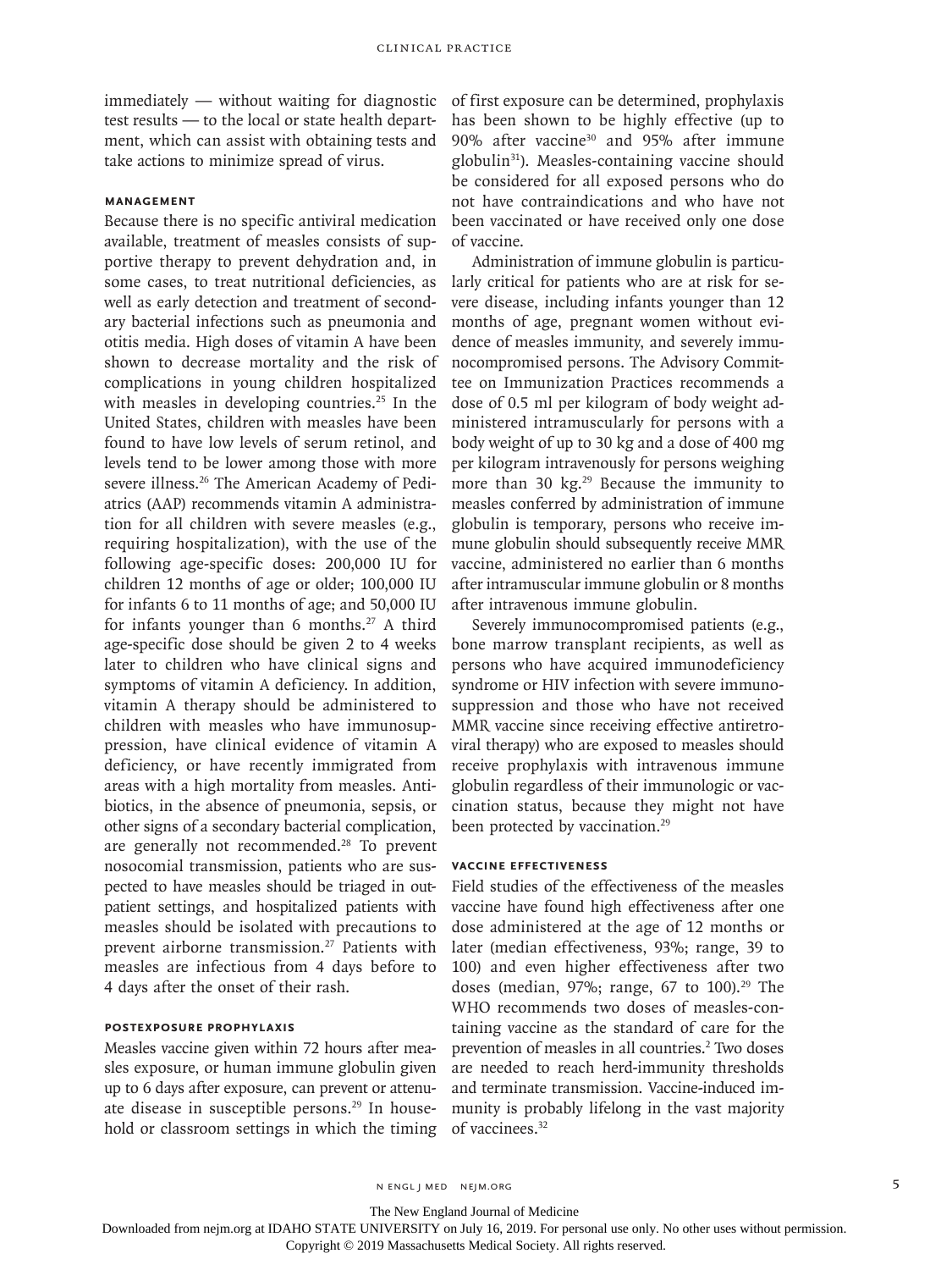**Table 1. Comparison of the Risk of Complications Associated with Measles and the Risk of Serious Adverse Events after Measles Vaccination.\***

| <b>Complication or Serious Adverse Event</b> | Risk after Natural Disease;                                           | Risk after Vaccination: |
|----------------------------------------------|-----------------------------------------------------------------------|-------------------------|
| Otitis media                                 | 7 to 9 per 100                                                        | 0                       |
| Diarrhea                                     | 8 per 100                                                             | 0                       |
| Pneumonia                                    | $1$ to 6 per 100                                                      | 0                       |
| Subacute sclerosing panencephalitis          | 4 to 11 per 100,000                                                   | 0                       |
| Encephalitis                                 | 0.5 to 1 per 1000                                                     | $<$ 1 per 1,000,000     |
| Death                                        | Approximately 1 per 1000 (1 to 15<br>per 100 in developing countries) | 0                       |
| Febrile seizure                              | $-$                                                                   | 1 per 3000              |
| Thrombocytopenic purpura                     | $-$                                                                   | 1 per 30,000            |
| Anaphylaxis                                  | $\Omega$                                                              | 2 to 14 per 1,000,000   |

\* Information is from the Institute of Medicine35 and Pless et al.36

† Risk is expressed as the number of events per number of cases of measles.

‡ Risk is expressed as the number of events per number of vaccine doses administered.

§ Complication has been described in measles case reports, but the risk is not well quantified.

# **Vaccine Safety**

After 50 years of licensure and with more than 100 million doses administered worldwide each year since 2000, measles-containing vaccines have a well-established safety record. The MMR vaccine has an acceptable side-effect profile. Adverse events include fever (<15% of recipients), transient rashes occurring 7 to 12 days after vaccination (5%), transient lymphadenopathy (5% of children and 20% of adults), parotitis (<1%), and aseptic meningitis (1 to 10 per million).<sup>33,34</sup> Serious adverse events are rare and much less common than the risks associated with natural measles infection; these include anaphylaxis (2 to 14 cases per million doses), febrile seizures (1 case per 3000 doses), thrombocytopenic purpura (1 case per 30,000 doses), and measles inclusion-body encephalitis in persons with demonstrated immunodeficiencies (Table 1).<sup>35,36</sup> The rubella component of MMR can cause transient arthralgia or arthritis, primarily in susceptible postpubertal female patients.

Antivaccine groups continue to postulate that the MMR vaccine may be a cause of inflammatory bowel disease and autism on the basis of a case series published in 1998 that was later retracted because of falsification of clinical information.37 Subsequent laboratory and epidemiologic studies have not supported an association between the MMR vaccine and these conditions.38,39

#### **General Recommendations for Measles Vaccination**

Measles-control programs throughout the world have shown that measles is eliminated if national immunization schedules are fully implemented and high vaccination coverage is achieved and maintained, whereas measles outbreaks occur when populations are not adequately vaccinated. The U.S. recommendations<sup>29</sup> are shown in Table 2; schedules for other countries can be found at http://apps.who.int/immunization\_monitoring/ globalsummary/schedules.

In addition to ongoing vaccination of new birth cohorts, prevention of measles outbreaks requires the identification and vaccination of persons who are at high risk on the basis of exposure or contact frequency (e.g., school-attending children, college students, international travelers, and health care workers) and others who are more likely to have missed both vaccination and natural infection, such as persons from underserved or geographically or socially isolated communities.

In the United States, the only measles-containing vaccines are the MMR vaccine and the combined measles–mumps–rubella–varicella (MMR-V) vaccine. The CDC recommends that the MMR and varicella vaccines be administered separately for the first dose, but they can be given as the MMR-V for the second dose.<sup>29</sup> MMR is the vaccine of choice for the prevention of measles in

6 **n** engl j med nejm.org neighbors in the neutral media  $\frac{1}{2}$  media  $\frac{1}{2}$  media  $\frac{1}{2}$  media  $\frac{1}{2}$  media  $\frac{1}{2}$  media  $\frac{1}{2}$  media  $\frac{1}{2}$  media  $\frac{1}{2}$  media  $\frac{1}{2}$  media  $\frac{1}{2}$  media  $\frac{1$ 

The New England Journal of Medicine

Downloaded from nejm.org at IDAHO STATE UNIVERSITY on July 16, 2019. For personal use only. No other uses without permission.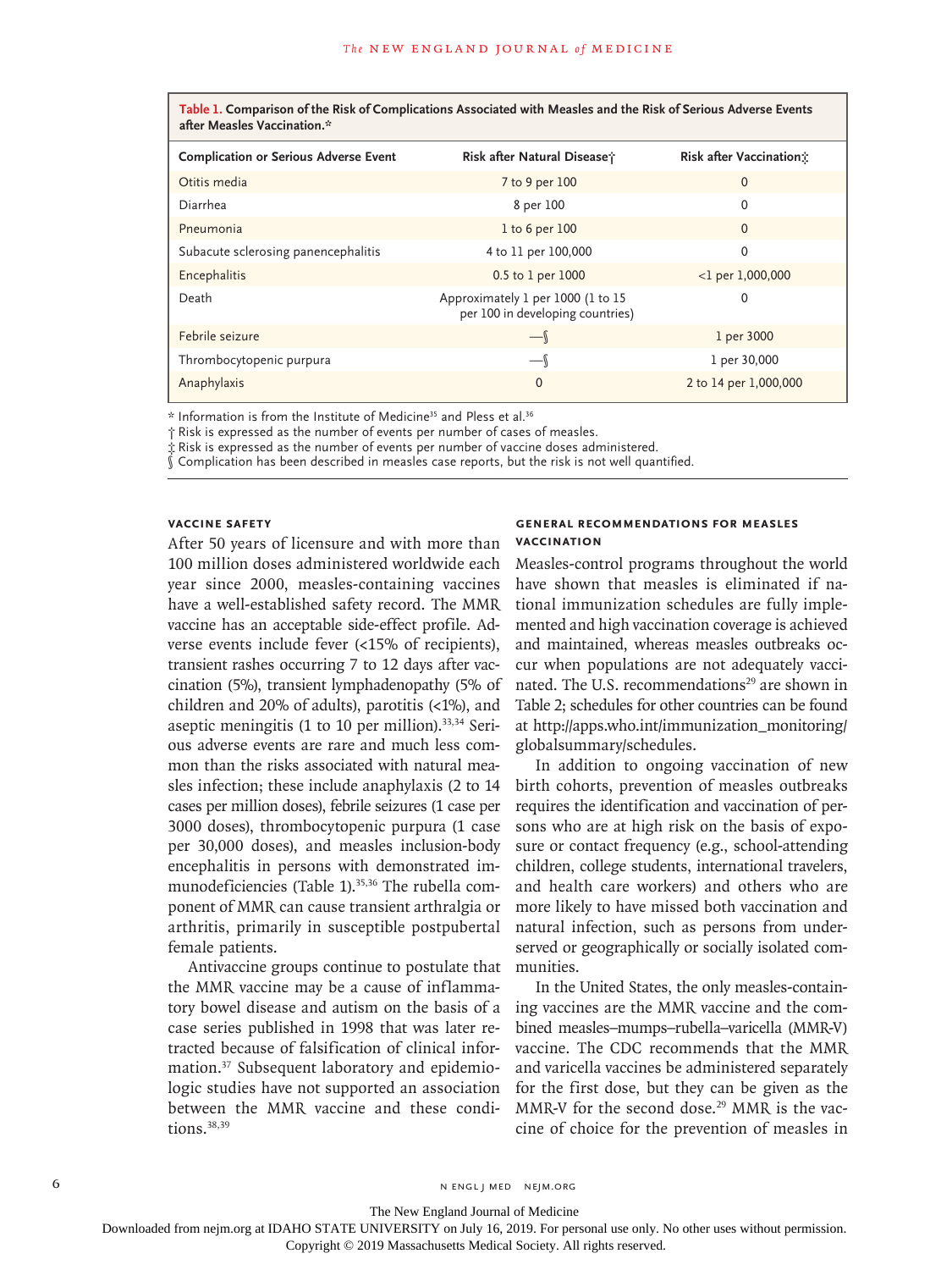| Table 2. Summary of Measles Vaccination Recommendations in the United States.* |                                                                                                                                                                                                                                                                                      |  |  |
|--------------------------------------------------------------------------------|--------------------------------------------------------------------------------------------------------------------------------------------------------------------------------------------------------------------------------------------------------------------------------------|--|--|
| <b>Age Group</b>                                                               | Vaccination Recommendation                                                                                                                                                                                                                                                           |  |  |
| Preschool children                                                             |                                                                                                                                                                                                                                                                                      |  |  |
| Routine childhood schedule                                                     | First dose at 12 to 15 months (MMR vaccine); second dose at 4 to 6 years (MMR-V<br>vaccine)                                                                                                                                                                                          |  |  |
| Outbreak settings or before<br>international travel                            | First dose may be given as early as 6 months, with repeat of first dose at 12<br>months; second dose given as early as 13 months;                                                                                                                                                    |  |  |
| HIV infection                                                                  | First dose at 12 months; second dose given as early as 13 months                                                                                                                                                                                                                     |  |  |
| Schoolchildren and adolescents                                                 | All children in kindergarten through 12th grade should have documentation of two<br>doses of MMR unless they have other evidence of immunity                                                                                                                                         |  |  |
| Adults ( $\geq$ 18 years of age)                                               | Documentation of receipt of at least one dose of MMR unless they have other evi-<br>dence of immunity                                                                                                                                                                                |  |  |
| High-risk settings                                                             | Students and staff in colleges and other post-high school educational institutions,<br>persons working in health care facilities, and international travelers should have<br>documentation of receipt of two doses of measles vaccine unless they have other<br>evidence of immunity |  |  |

\* Information is from McLean et al.29 All recommendations exclude persons for whom measles vaccination is contraindicated. MMR denotes measles–mumps–rubella, and MMR-V measles–mumps–rubella–varicella.

† Clinicians should wait at least 28 days after any dose before giving a subsequent dose.

‡ Revaccination is recommended for persons with perinatal human immunodeficiency virus infection who were vaccinated before establishment of effective antiretroviral therapy (ART) with two appropriately spaced doses of MMR vaccine after effective ART has been established.

§ Other evidence can include birth before 1957 or laboratory confirmation of disease or laboratory evidence of immunity.

adolescents and adults and in infants 6 to 11 months of age who are at increased risk for exposure (e.g., during outbreaks or international travel) (Table 2). Recommendations regarding acceptable evidence of immunity are available to guide decisions about who should or should not be vaccinated against measles (Table 3).

# Areas of Uncertainty

Antiviral agents (e.g., ribavirin and interferon) have been used to treat severely affected and immunocompromised patients with measles, and positive outcomes have been reported.<sup>41</sup> However, randomized controlled trials are lacking, and ribavirin is not licensed by the Food and Drug Administration for the treatment of measles. Further research is needed to determine the benefits and risks of antiviral agents in the treatment of severe cases of measles.

Although measles meets the criteria for a disease that can be eradicated, strategies are needed to increase and maintain uptake of recommended vaccine schedules. Study is needed of new vaccine-delivery technologies (e.g., microarray patches) or new vaccines that could improve on the current two-dose strategies.

#### Guidelines

Guidelines have been published by the AAP<sup>27</sup> and the WHO<sup>14</sup> on management of measles and by the CDC<sup>29</sup> and the WHO<sup>2</sup> on the use of measles vaccine and immune globulin. The recommendations in the present article are concordant with these guidelines.

#### Conclusions a nd **RECOMMENDATIONS**

Clinicians should suspect measles in an infant, child, adolescent, or adult who has a febrile rash illness, especially if the person lacks documentation of measles vaccination, has traveled overseas (as the patient described in the vignette did) or is part of a community with low vaccine acceptance. Once measles is suspected, the clinician should immediately contact the state or local health department, which can provide advice regarding clinical specimens for laboratory diagnosis, treatment of household contacts, and followup of contacts to determine the need for vaccine or immune globulin. If the patient's wife, who is pregnant, lacks evidence of immunity to measles, she should receive intravenous immune globulin

n engl j med nejm.org 7

The New England Journal of Medicine

Downloaded from nejm.org at IDAHO STATE UNIVERSITY on July 16, 2019. For personal use only. No other uses without permission.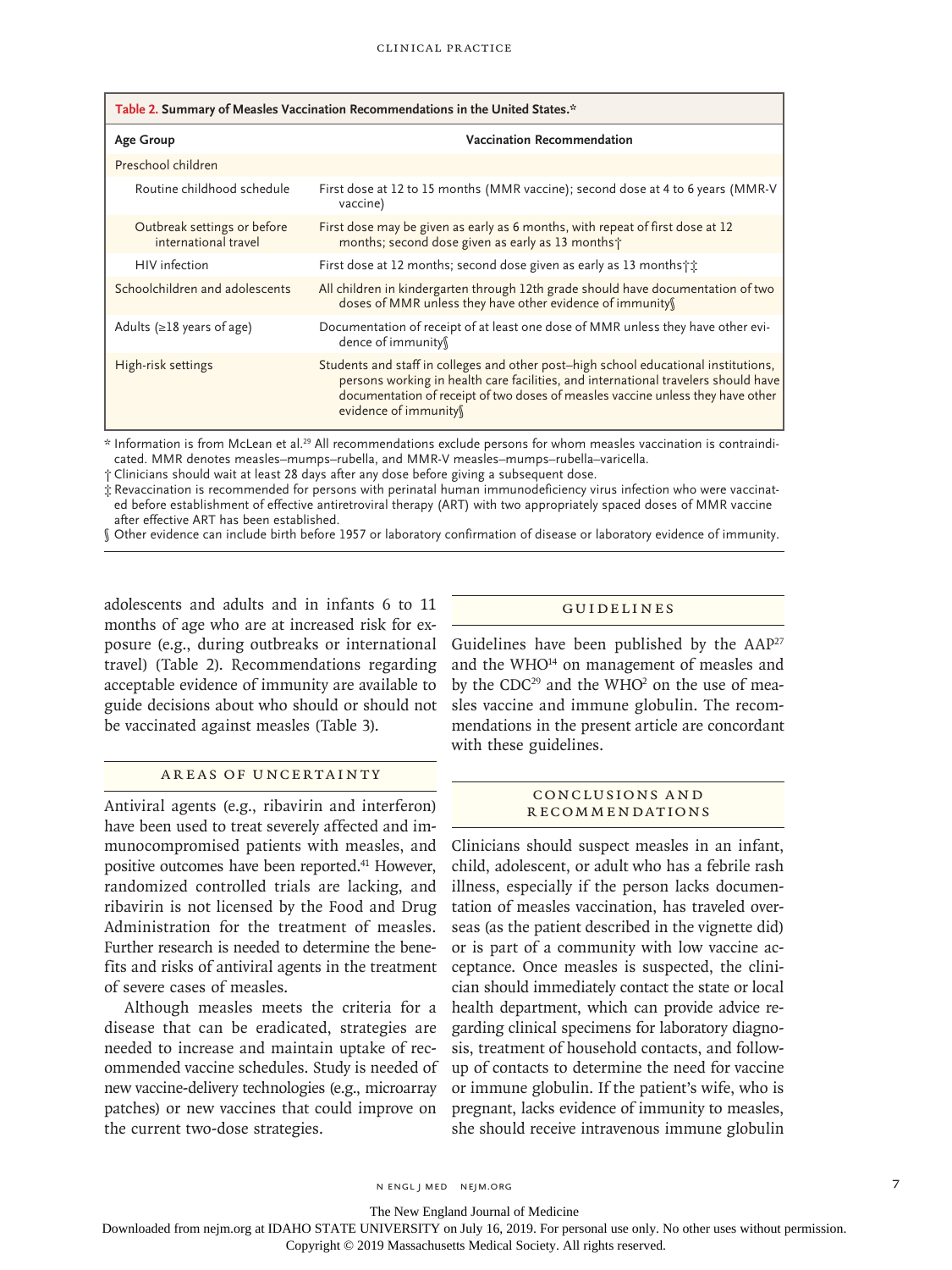| Table 3. Centers for Disease Control and Prevention Recommendations for Acceptable Evidence of Immunity to Measles in the United States.* |                                                                                                                                                                                                                                                             |                                                                                                                                                                                                                                               |  |
|-------------------------------------------------------------------------------------------------------------------------------------------|-------------------------------------------------------------------------------------------------------------------------------------------------------------------------------------------------------------------------------------------------------------|-----------------------------------------------------------------------------------------------------------------------------------------------------------------------------------------------------------------------------------------------|--|
| <b>Type of Evidence</b>                                                                                                                   | <b>Age Group</b>                                                                                                                                                                                                                                            | <b>Comments</b>                                                                                                                                                                                                                               |  |
| Written documentation of vaccination<br>with live measles-containing vaccine                                                              | Preschool-age children (documentation of<br>one dose)<br>School-age children, kindergarten through<br>12th grade (documentation of two doses)<br>Adults not at high risk (documentation of<br>one dose)<br>Adults at high risk (documentation of two doses) | Date of vaccination should appear on the vacci-<br>nation card or in medical records.<br>Adults at high risk include all students in post-<br>high school educational institutions, health<br>care personnel, and international travelers.    |  |
| Laboratory evidence of immunity                                                                                                           | All ages                                                                                                                                                                                                                                                    | Immunity is indicated by positivity for measles IgG.                                                                                                                                                                                          |  |
| Laboratory evidence of prior measles                                                                                                      | All ages                                                                                                                                                                                                                                                    | A previous case of measles should have been con-<br>firmed by measles IgM positivity, IgG serocon-<br>version or a substantial increase in measles<br>IgG between acute- and convalescent-phase<br>serum specimens, or a positive PCR result. |  |
| Date of birth                                                                                                                             | Born before 1957                                                                                                                                                                                                                                            | Persons born before 1957 are assumed to have<br>acquired measles during childhood and there-<br>fore to be immune.                                                                                                                            |  |

\* Information is from McLean et al.29 and Gastanaduy et al.40 Persons who do not have at least one of the criteria listed should be vaccinated. PCR denotes polymerase chain reaction.

> because of the complications of measles in pregnancy and the hypothetical risk of live vaccines during pregnancy.<sup>42</sup> If either of the patient's children are unvaccinated or have received only one dose, they should be vaccinated with the MMR vaccine as soon as possible. To avoid further spread of measles in his community, the patient should be isolated at home for 4 days after the onset of his rash.

> To minimize the risk of new cases and outbreaks, clinicians should advise patients who are planning international travel about indications for measles vaccination. With the increasing spread of inaccurate information regarding vac

cine-associated risks on social media, clinicians play a key role in responding to questions from patients regarding the rationale for, and safety of, the MMR vaccine, as well as in maintaining trust in vaccination among their patients and their families. Comprehensive guidance for clinicians about managing parental concerns about vaccination is available in a recent AAP publication<sup>43</sup> and in online material from the CDC (www.cdc .gov/measles/index.html).

No potential conflict of interest relevant to this article was reported.

Disclosure forms provided by the authors are available with the full text of this article at NEJM.org.

#### **References**

**6.** Lee AD, Clemmons NS, Patel M, Gastañaduy PA. International importations of measles virus into the United States during the post-elimination era, 2001–2016. J Infect Dis 2019;219:1616-23.

**7.** Patel M, Lee AD, Redd SB, et al. Increase in measles cases — United States, January 1–April 26, 2019. MMWR Morb Mortal Wkly Rep 2019;68:402-4.

**8.** Measles cases and outbreaks: measles cases in 2019. Atlanta: Centers for Disease Control and Prevention, 2019 (https:// www.cdc.gov/measles/cases-outbreaks .html).

**9.** Dabbagh A, Laws RL, Steulet C, et al. Progress toward regional measles elimination — worldwide, 2000–2017. MMWR Morb Mortal Wkly Rep 2018;67:1323-9.

**10.** World Health Organization. Immunization, vaccines and biologicals: new measles surveillance data for 2019 (https:// www.who.int/immunization/newsroom/ measles-data-2019/en/).

**11.** World Health Organization. Ten threats to global health in 2019 (https://www .who.int/emergencies/ten-threats-to-global -health-in-2019).

**12.** Strategic Advisory Group of Experts on Immunization. 2018 Assessment report of the Global Vaccine Action Plan. Geneva: World Health Organization, 2018 (https:// www.who.int/immunization/global\_vaccine \_action\_plan/SAGE\_GVAP\_Assessment \_Report\_2018\_EN.pdf).

**13.** Moss WJ. Measles. Lancet 2017;390: 2490-502.

8 N ENGL J MED NEJM.ORG

The New England Journal of Medicine

Downloaded from nejm.org at IDAHO STATE UNIVERSITY on July 16, 2019. For personal use only. No other uses without permission.

**<sup>1.</sup>** Gay NJ. The theory of measles elimination: implications for the design of elimination strategies. J Infect Dis 2004;189: Suppl 1:S27-S35.

**<sup>2.</sup>** World Health Organization. Measles vaccines: WHO position paper – April 2017. Wkly Epidemiol Rec 2017;92:205-27.

**<sup>3.</sup>** Katz SL, Hinman AR. Summary and conclusions: measles elimination meeting, 16-17 March 2000. J Infect Dis 2004;189: Suppl 1:S43-S47.

**<sup>4.</sup>** Orenstein WA, Papania MJ, Wharton ME. Measles elimination in the United States. J Infect Dis 2004;189:Suppl 1:S1-S3. **5.** Clemmons NS, Wallace GS, Patel M, Gastañaduy PA. Incidence of measles in the United States, 2001-2015. JAMA 2017; 318:1279-81.